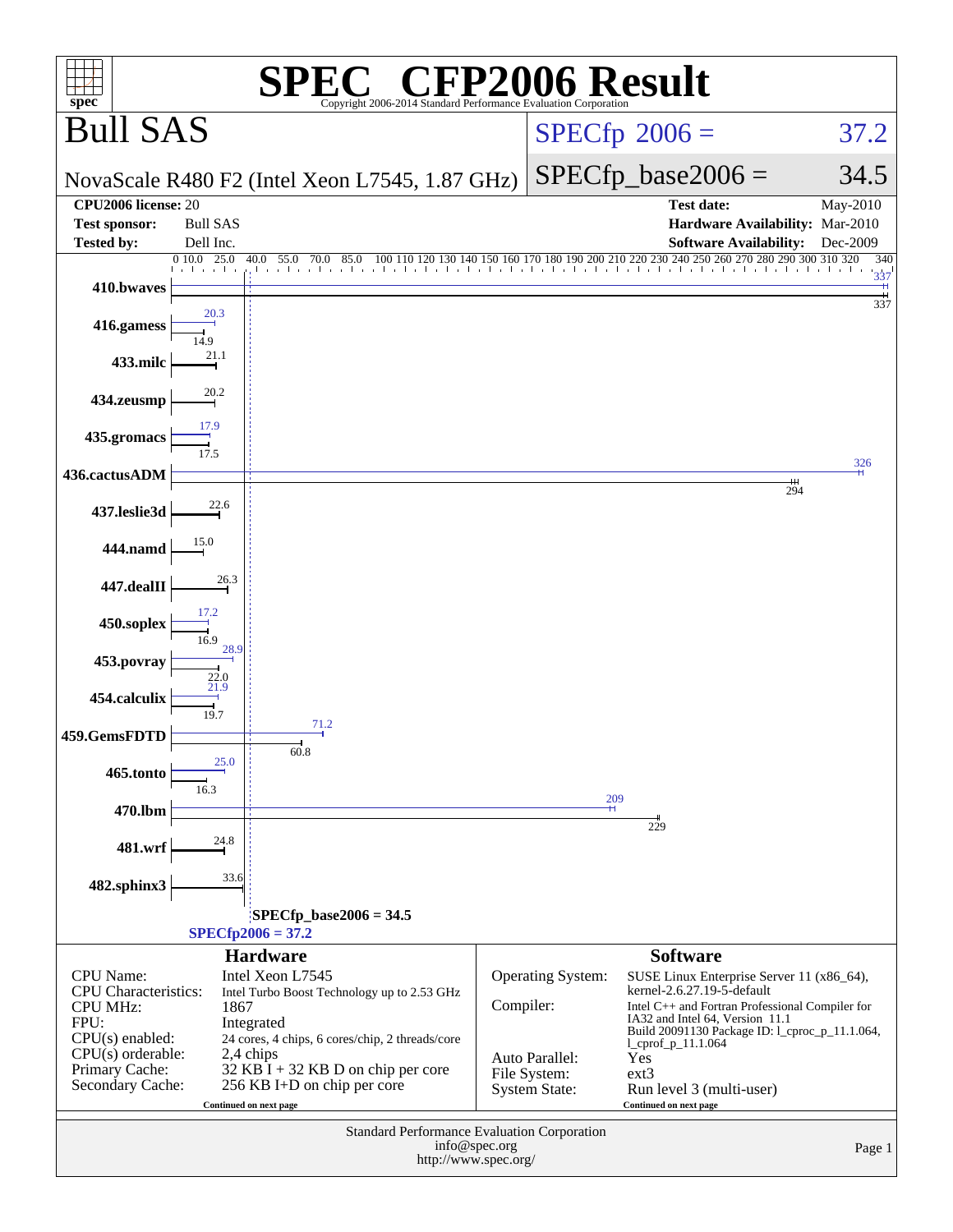

#### **[Operating System Notes](http://www.spec.org/auto/cpu2006/Docs/result-fields.html#OperatingSystemNotes)**

'ulimit -s unlimited' was used to set the stacksize to unlimited prior to run

#### **[Platform Notes](http://www.spec.org/auto/cpu2006/Docs/result-fields.html#PlatformNotes)**

BIOS Settings: Power Management = Maximum Performance (Default = Active Power Controller) Memory Settings: Node Interleaving = Enabled (Default = Disabled)

#### **[General Notes](http://www.spec.org/auto/cpu2006/Docs/result-fields.html#GeneralNotes)**

 Binaries were compiled on SLES 10 with Binutils 2.18.50.0.7.20080502 The Dell PowerEdge R910 and the Bull NovaScale R480 F2 models are electronically equivalent. Continued on next page

> Standard Performance Evaluation Corporation [info@spec.org](mailto:info@spec.org) <http://www.spec.org/>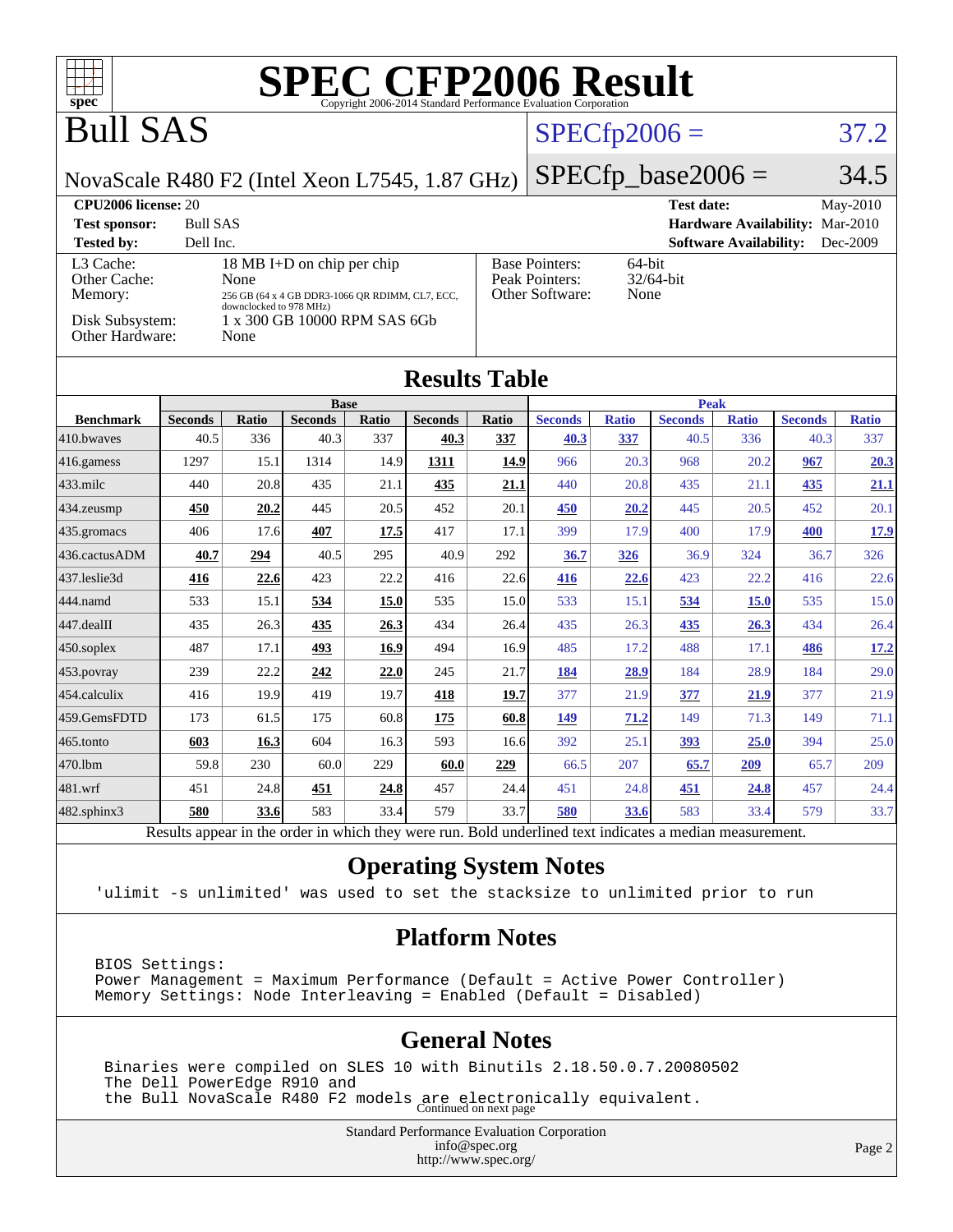

# **[SPEC CFP2006 Result](http://www.spec.org/auto/cpu2006/Docs/result-fields.html#SPECCFP2006Result)**

# Bull SAS

 $SPECTp2006 = 37.2$ 

 $SPECTp\_base2006 = 34.5$ 

Page 3

NovaScale R480 F2 (Intel Xeon L7545, 1.87 GHz)

**[Tested by:](http://www.spec.org/auto/cpu2006/Docs/result-fields.html#Testedby)** Dell Inc. **[Software Availability:](http://www.spec.org/auto/cpu2006/Docs/result-fields.html#SoftwareAvailability)** Dec-2009

**[CPU2006 license:](http://www.spec.org/auto/cpu2006/Docs/result-fields.html#CPU2006license)** 20 **[Test date:](http://www.spec.org/auto/cpu2006/Docs/result-fields.html#Testdate)** May-2010 **[Test sponsor:](http://www.spec.org/auto/cpu2006/Docs/result-fields.html#Testsponsor)** Bull SAS **[Hardware Availability:](http://www.spec.org/auto/cpu2006/Docs/result-fields.html#HardwareAvailability)** Mar-2010

#### **[General Notes \(Continued\)](http://www.spec.org/auto/cpu2006/Docs/result-fields.html#GeneralNotes)**

The results have been measured on a Dell PowerEdge R910 model.

### **[Base Compiler Invocation](http://www.spec.org/auto/cpu2006/Docs/result-fields.html#BaseCompilerInvocation)**

[C benchmarks](http://www.spec.org/auto/cpu2006/Docs/result-fields.html#Cbenchmarks):  $\text{icc}$   $-\text{m64}$ 

[C++ benchmarks:](http://www.spec.org/auto/cpu2006/Docs/result-fields.html#CXXbenchmarks) [icpc -m64](http://www.spec.org/cpu2006/results/res2010q3/cpu2006-20100621-11955.flags.html#user_CXXbase_intel_icpc_64bit_bedb90c1146cab66620883ef4f41a67e)

[Fortran benchmarks](http://www.spec.org/auto/cpu2006/Docs/result-fields.html#Fortranbenchmarks): [ifort -m64](http://www.spec.org/cpu2006/results/res2010q3/cpu2006-20100621-11955.flags.html#user_FCbase_intel_ifort_64bit_ee9d0fb25645d0210d97eb0527dcc06e)

[Benchmarks using both Fortran and C](http://www.spec.org/auto/cpu2006/Docs/result-fields.html#BenchmarksusingbothFortranandC): [icc -m64](http://www.spec.org/cpu2006/results/res2010q3/cpu2006-20100621-11955.flags.html#user_CC_FCbase_intel_icc_64bit_0b7121f5ab7cfabee23d88897260401c) [ifort -m64](http://www.spec.org/cpu2006/results/res2010q3/cpu2006-20100621-11955.flags.html#user_CC_FCbase_intel_ifort_64bit_ee9d0fb25645d0210d97eb0527dcc06e)

#### **[Base Portability Flags](http://www.spec.org/auto/cpu2006/Docs/result-fields.html#BasePortabilityFlags)**

| 410.bwaves: -DSPEC CPU LP64                |                                                                |
|--------------------------------------------|----------------------------------------------------------------|
| 416.gamess: -DSPEC_CPU_LP64                |                                                                |
| 433.milc: -DSPEC CPU LP64                  |                                                                |
| 434.zeusmp: -DSPEC_CPU_LP64                |                                                                |
| 435.gromacs: -DSPEC_CPU_LP64 -nofor_main   |                                                                |
| 436.cactusADM: -DSPEC CPU LP64 -nofor main |                                                                |
| 437.leslie3d: -DSPEC CPU LP64              |                                                                |
| 444.namd: -DSPEC CPU LP64                  |                                                                |
| 447.dealII: -DSPEC CPU LP64                |                                                                |
| 450.soplex: -DSPEC_CPU_LP64                |                                                                |
| 453.povray: -DSPEC_CPU_LP64                |                                                                |
| 454.calculix: -DSPEC CPU LP64 -nofor main  |                                                                |
| 459.GemsFDTD: -DSPEC CPU LP64              |                                                                |
| 465.tonto: - DSPEC CPU LP64                |                                                                |
| 470.1bm: - DSPEC CPU LP64                  |                                                                |
|                                            | 481.wrf: -DSPEC CPU_LP64 -DSPEC_CPU_CASE_FLAG -DSPEC_CPU_LINUX |
| 482.sphinx3: -DSPEC CPU LP64               |                                                                |

#### **[Base Optimization Flags](http://www.spec.org/auto/cpu2006/Docs/result-fields.html#BaseOptimizationFlags)**

[info@spec.org](mailto:info@spec.org) <http://www.spec.org/>

Standard Performance Evaluation Corporation [C benchmarks](http://www.spec.org/auto/cpu2006/Docs/result-fields.html#Cbenchmarks): [-xSSE4.2](http://www.spec.org/cpu2006/results/res2010q3/cpu2006-20100621-11955.flags.html#user_CCbase_f-xSSE42_f91528193cf0b216347adb8b939d4107) [-ipo](http://www.spec.org/cpu2006/results/res2010q3/cpu2006-20100621-11955.flags.html#user_CCbase_f-ipo) [-O3](http://www.spec.org/cpu2006/results/res2010q3/cpu2006-20100621-11955.flags.html#user_CCbase_f-O3) [-no-prec-div](http://www.spec.org/cpu2006/results/res2010q3/cpu2006-20100621-11955.flags.html#user_CCbase_f-no-prec-div) [-static](http://www.spec.org/cpu2006/results/res2010q3/cpu2006-20100621-11955.flags.html#user_CCbase_f-static) [-parallel](http://www.spec.org/cpu2006/results/res2010q3/cpu2006-20100621-11955.flags.html#user_CCbase_f-parallel) [-opt-prefetch](http://www.spec.org/cpu2006/results/res2010q3/cpu2006-20100621-11955.flags.html#user_CCbase_f-opt-prefetch) [C++ benchmarks:](http://www.spec.org/auto/cpu2006/Docs/result-fields.html#CXXbenchmarks) [-xSSE4.2](http://www.spec.org/cpu2006/results/res2010q3/cpu2006-20100621-11955.flags.html#user_CXXbase_f-xSSE42_f91528193cf0b216347adb8b939d4107) [-ipo](http://www.spec.org/cpu2006/results/res2010q3/cpu2006-20100621-11955.flags.html#user_CXXbase_f-ipo) [-O3](http://www.spec.org/cpu2006/results/res2010q3/cpu2006-20100621-11955.flags.html#user_CXXbase_f-O3) [-no-prec-div](http://www.spec.org/cpu2006/results/res2010q3/cpu2006-20100621-11955.flags.html#user_CXXbase_f-no-prec-div) [-static](http://www.spec.org/cpu2006/results/res2010q3/cpu2006-20100621-11955.flags.html#user_CXXbase_f-static) [-parallel](http://www.spec.org/cpu2006/results/res2010q3/cpu2006-20100621-11955.flags.html#user_CXXbase_f-parallel) [-opt-prefetch](http://www.spec.org/cpu2006/results/res2010q3/cpu2006-20100621-11955.flags.html#user_CXXbase_f-opt-prefetch) [Fortran benchmarks](http://www.spec.org/auto/cpu2006/Docs/result-fields.html#Fortranbenchmarks): [-xSSE4.2](http://www.spec.org/cpu2006/results/res2010q3/cpu2006-20100621-11955.flags.html#user_FCbase_f-xSSE42_f91528193cf0b216347adb8b939d4107) [-ipo](http://www.spec.org/cpu2006/results/res2010q3/cpu2006-20100621-11955.flags.html#user_FCbase_f-ipo) [-O3](http://www.spec.org/cpu2006/results/res2010q3/cpu2006-20100621-11955.flags.html#user_FCbase_f-O3) [-no-prec-div](http://www.spec.org/cpu2006/results/res2010q3/cpu2006-20100621-11955.flags.html#user_FCbase_f-no-prec-div) [-static](http://www.spec.org/cpu2006/results/res2010q3/cpu2006-20100621-11955.flags.html#user_FCbase_f-static) [-parallel](http://www.spec.org/cpu2006/results/res2010q3/cpu2006-20100621-11955.flags.html#user_FCbase_f-parallel) [-opt-prefetch](http://www.spec.org/cpu2006/results/res2010q3/cpu2006-20100621-11955.flags.html#user_FCbase_f-opt-prefetch) Continued on next page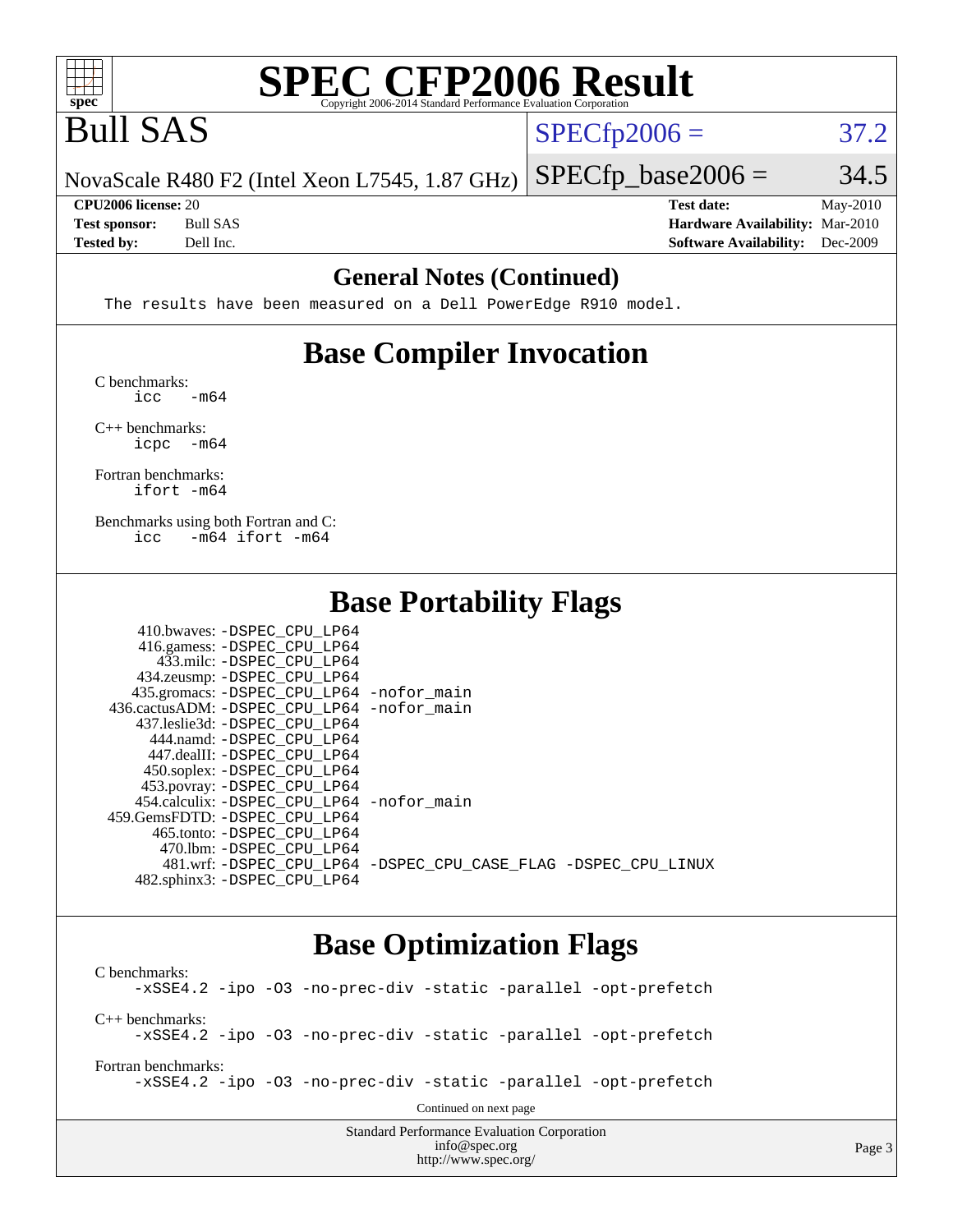

# **[SPEC CFP2006 Result](http://www.spec.org/auto/cpu2006/Docs/result-fields.html#SPECCFP2006Result)**

Bull SAS

 $SPECTp2006 = 37.2$ 

NovaScale R480 F2 (Intel Xeon L7545, 1.87 GHz)  $SPECTp\_base2006 = 34.5$ 

**[CPU2006 license:](http://www.spec.org/auto/cpu2006/Docs/result-fields.html#CPU2006license)** 20 **[Test date:](http://www.spec.org/auto/cpu2006/Docs/result-fields.html#Testdate)** May-2010 **[Test sponsor:](http://www.spec.org/auto/cpu2006/Docs/result-fields.html#Testsponsor)** Bull SAS **[Hardware Availability:](http://www.spec.org/auto/cpu2006/Docs/result-fields.html#HardwareAvailability)** Mar-2010 **[Tested by:](http://www.spec.org/auto/cpu2006/Docs/result-fields.html#Testedby)** Dell Inc. **[Software Availability:](http://www.spec.org/auto/cpu2006/Docs/result-fields.html#SoftwareAvailability)** Dec-2009

## **[Base Optimization Flags \(Continued\)](http://www.spec.org/auto/cpu2006/Docs/result-fields.html#BaseOptimizationFlags)**

[Benchmarks using both Fortran and C](http://www.spec.org/auto/cpu2006/Docs/result-fields.html#BenchmarksusingbothFortranandC):

[-xSSE4.2](http://www.spec.org/cpu2006/results/res2010q3/cpu2006-20100621-11955.flags.html#user_CC_FCbase_f-xSSE42_f91528193cf0b216347adb8b939d4107) [-ipo](http://www.spec.org/cpu2006/results/res2010q3/cpu2006-20100621-11955.flags.html#user_CC_FCbase_f-ipo) [-O3](http://www.spec.org/cpu2006/results/res2010q3/cpu2006-20100621-11955.flags.html#user_CC_FCbase_f-O3) [-no-prec-div](http://www.spec.org/cpu2006/results/res2010q3/cpu2006-20100621-11955.flags.html#user_CC_FCbase_f-no-prec-div) [-static](http://www.spec.org/cpu2006/results/res2010q3/cpu2006-20100621-11955.flags.html#user_CC_FCbase_f-static) [-parallel](http://www.spec.org/cpu2006/results/res2010q3/cpu2006-20100621-11955.flags.html#user_CC_FCbase_f-parallel) [-opt-prefetch](http://www.spec.org/cpu2006/results/res2010q3/cpu2006-20100621-11955.flags.html#user_CC_FCbase_f-opt-prefetch)

### **[Peak Compiler Invocation](http://www.spec.org/auto/cpu2006/Docs/result-fields.html#PeakCompilerInvocation)**

 $C$  benchmarks:<br>icc  $-m64$ 

[C++ benchmarks:](http://www.spec.org/auto/cpu2006/Docs/result-fields.html#CXXbenchmarks) [icpc -m64](http://www.spec.org/cpu2006/results/res2010q3/cpu2006-20100621-11955.flags.html#user_CXXpeak_intel_icpc_64bit_bedb90c1146cab66620883ef4f41a67e)

[Fortran benchmarks](http://www.spec.org/auto/cpu2006/Docs/result-fields.html#Fortranbenchmarks): [ifort -m64](http://www.spec.org/cpu2006/results/res2010q3/cpu2006-20100621-11955.flags.html#user_FCpeak_intel_ifort_64bit_ee9d0fb25645d0210d97eb0527dcc06e)

[Benchmarks using both Fortran and C](http://www.spec.org/auto/cpu2006/Docs/result-fields.html#BenchmarksusingbothFortranandC): [icc -m64](http://www.spec.org/cpu2006/results/res2010q3/cpu2006-20100621-11955.flags.html#user_CC_FCpeak_intel_icc_64bit_0b7121f5ab7cfabee23d88897260401c) [ifort -m64](http://www.spec.org/cpu2006/results/res2010q3/cpu2006-20100621-11955.flags.html#user_CC_FCpeak_intel_ifort_64bit_ee9d0fb25645d0210d97eb0527dcc06e)

#### **[Peak Portability Flags](http://www.spec.org/auto/cpu2006/Docs/result-fields.html#PeakPortabilityFlags)**

Same as Base Portability Flags

## **[Peak Optimization Flags](http://www.spec.org/auto/cpu2006/Docs/result-fields.html#PeakOptimizationFlags)**

[C benchmarks](http://www.spec.org/auto/cpu2006/Docs/result-fields.html#Cbenchmarks):

433.milc: basepeak = yes

470.1bm:  $-xSSE4$ . 2(pass 2)  $-prof-gen(pass 1) -ipo(pass 2) -O3(pass 2)$  $-prof-gen(pass 1) -ipo(pass 2) -O3(pass 2)$  $-prof-gen(pass 1) -ipo(pass 2) -O3(pass 2)$  $-prof-gen(pass 1) -ipo(pass 2) -O3(pass 2)$  $-prof-gen(pass 1) -ipo(pass 2) -O3(pass 2)$  $-prof-gen(pass 1) -ipo(pass 2) -O3(pass 2)$ [-no-prec-div](http://www.spec.org/cpu2006/results/res2010q3/cpu2006-20100621-11955.flags.html#user_peakPASS2_CFLAGSPASS2_LDFLAGS470_lbm_f-no-prec-div)(pass 2) [-static](http://www.spec.org/cpu2006/results/res2010q3/cpu2006-20100621-11955.flags.html#user_peakPASS2_CFLAGSPASS2_LDFLAGS470_lbm_f-static)(pass 2) [-prof-use](http://www.spec.org/cpu2006/results/res2010q3/cpu2006-20100621-11955.flags.html#user_peakPASS2_CFLAGSPASS2_LDFLAGS470_lbm_prof_use_bccf7792157ff70d64e32fe3e1250b55)(pass 2) [-parallel](http://www.spec.org/cpu2006/results/res2010q3/cpu2006-20100621-11955.flags.html#user_peakOPTIMIZE470_lbm_f-parallel) [-ansi-alias](http://www.spec.org/cpu2006/results/res2010q3/cpu2006-20100621-11955.flags.html#user_peakOPTIMIZE470_lbm_f-ansi-alias) [-auto-ilp32](http://www.spec.org/cpu2006/results/res2010q3/cpu2006-20100621-11955.flags.html#user_peakCOPTIMIZE470_lbm_f-auto-ilp32)

 $482$ .sphinx3: basepeak = yes

[C++ benchmarks:](http://www.spec.org/auto/cpu2006/Docs/result-fields.html#CXXbenchmarks)

444.namd: basepeak = yes

 $447$ .dealII: basepeak = yes

 450.soplex: [-xSSE4.2](http://www.spec.org/cpu2006/results/res2010q3/cpu2006-20100621-11955.flags.html#user_peakPASS2_CXXFLAGSPASS2_LDFLAGS450_soplex_f-xSSE42_f91528193cf0b216347adb8b939d4107)(pass 2) [-prof-gen](http://www.spec.org/cpu2006/results/res2010q3/cpu2006-20100621-11955.flags.html#user_peakPASS1_CXXFLAGSPASS1_LDFLAGS450_soplex_prof_gen_e43856698f6ca7b7e442dfd80e94a8fc)(pass 1) [-ipo](http://www.spec.org/cpu2006/results/res2010q3/cpu2006-20100621-11955.flags.html#user_peakPASS2_CXXFLAGSPASS2_LDFLAGS450_soplex_f-ipo)(pass 2) [-O3](http://www.spec.org/cpu2006/results/res2010q3/cpu2006-20100621-11955.flags.html#user_peakPASS2_CXXFLAGSPASS2_LDFLAGS450_soplex_f-O3)(pass 2) [-no-prec-div](http://www.spec.org/cpu2006/results/res2010q3/cpu2006-20100621-11955.flags.html#user_peakPASS2_CXXFLAGSPASS2_LDFLAGS450_soplex_f-no-prec-div)(pass 2) [-static](http://www.spec.org/cpu2006/results/res2010q3/cpu2006-20100621-11955.flags.html#user_peakPASS2_CXXFLAGSPASS2_LDFLAGS450_soplex_f-static)(pass 2) [-prof-use](http://www.spec.org/cpu2006/results/res2010q3/cpu2006-20100621-11955.flags.html#user_peakPASS2_CXXFLAGSPASS2_LDFLAGS450_soplex_prof_use_bccf7792157ff70d64e32fe3e1250b55)(pass 2) [-opt-malloc-options=3](http://www.spec.org/cpu2006/results/res2010q3/cpu2006-20100621-11955.flags.html#user_peakOPTIMIZE450_soplex_f-opt-malloc-options_13ab9b803cf986b4ee62f0a5998c2238) [-auto-ilp32](http://www.spec.org/cpu2006/results/res2010q3/cpu2006-20100621-11955.flags.html#user_peakCXXOPTIMIZE450_soplex_f-auto-ilp32)

Continued on next page

Standard Performance Evaluation Corporation [info@spec.org](mailto:info@spec.org) <http://www.spec.org/>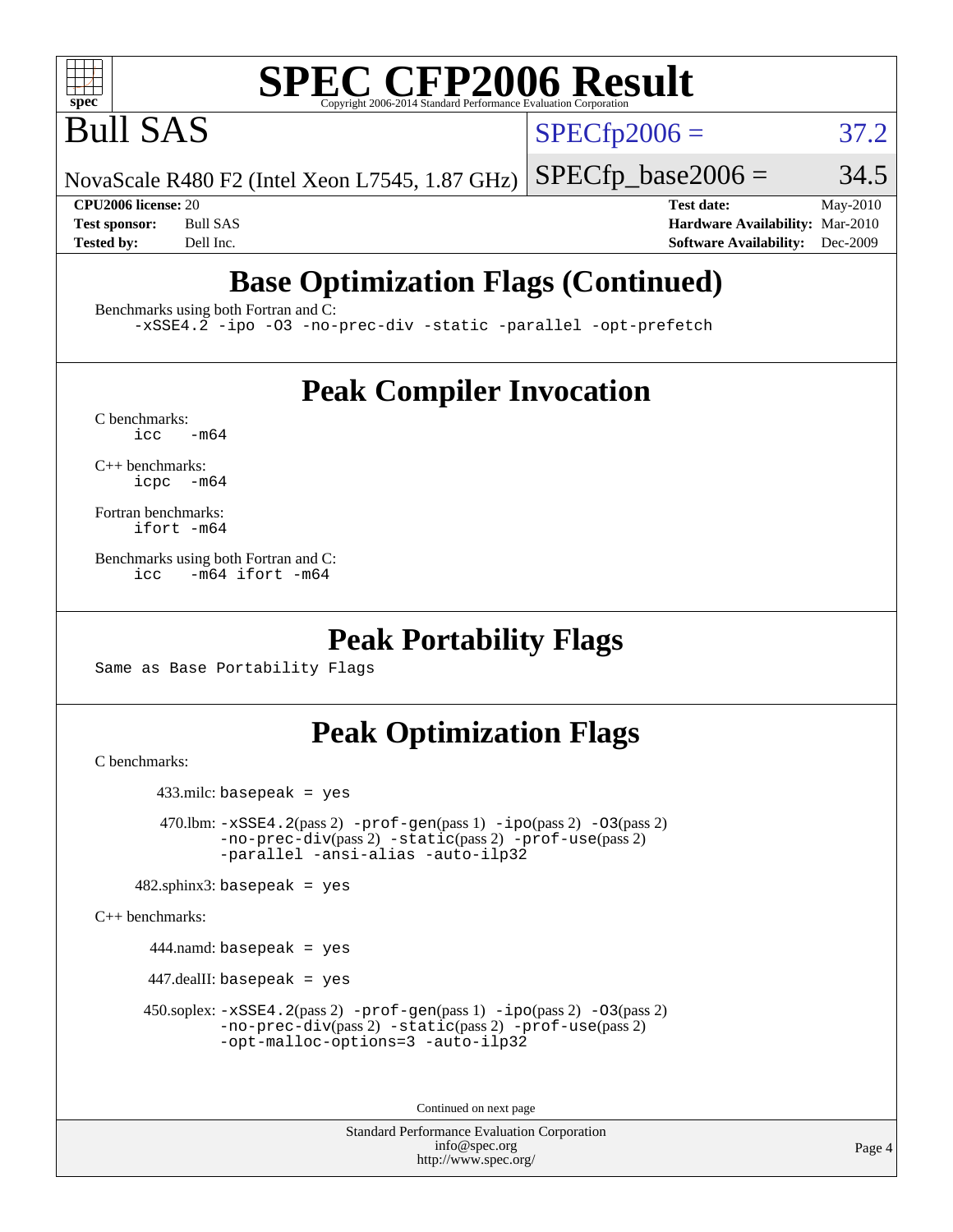

# **[SPEC CFP2006 Result](http://www.spec.org/auto/cpu2006/Docs/result-fields.html#SPECCFP2006Result)**

 $SPECfp2006 = 37.2$  $SPECfp2006 = 37.2$ 

NovaScale R480 F2 (Intel Xeon L7545, 1.87 GHz)

 $SPECfp\_base2006 = 34.5$ 

Bull SAS

**[CPU2006 license:](http://www.spec.org/auto/cpu2006/Docs/result-fields.html#CPU2006license)** 20 **[Test date:](http://www.spec.org/auto/cpu2006/Docs/result-fields.html#Testdate)** May-2010 **[Test sponsor:](http://www.spec.org/auto/cpu2006/Docs/result-fields.html#Testsponsor)** Bull SAS **[Hardware Availability:](http://www.spec.org/auto/cpu2006/Docs/result-fields.html#HardwareAvailability)** Mar-2010 **[Tested by:](http://www.spec.org/auto/cpu2006/Docs/result-fields.html#Testedby)** Dell Inc. **[Software Availability:](http://www.spec.org/auto/cpu2006/Docs/result-fields.html#SoftwareAvailability)** Dec-2009

## **[Peak Optimization Flags \(Continued\)](http://www.spec.org/auto/cpu2006/Docs/result-fields.html#PeakOptimizationFlags)**

|                                      | $453.$ povray: $-xSSE4.2(pass 2) -prof-gen(pass 1) -ipo(pass 2) -O3(pass 2)$<br>$-no-prec-div(pass 2) -static(pass 2) -prof-use(pass 2)$<br>-unroll4 -ansi-alias                                                              |          |
|--------------------------------------|-------------------------------------------------------------------------------------------------------------------------------------------------------------------------------------------------------------------------------|----------|
| Fortran benchmarks:                  |                                                                                                                                                                                                                               |          |
|                                      | 410.bwaves: -xSSE4.2 -ipo -03 -no-prec-div -static -opt-prefetch<br>-parallel                                                                                                                                                 |          |
|                                      | 416.gamess: $-xSSE4$ . 2(pass 2) $-prof-gen(pass 1) -ipo(pass 2) -O3(pass 2)$<br>-no-prec-div(pass 2) -static(pass 2) -prof-use(pass 2)<br>-unroll2 -Ob0 -ansi-alias -scalar-rep-                                             |          |
|                                      | $434$ .zeusmp: basepeak = yes                                                                                                                                                                                                 |          |
|                                      | $437$ .leslie3d: basepeak = yes                                                                                                                                                                                               |          |
|                                      | $459. \text{GemsFDTD: } -x \text{SSE4}.2(\text{pass 2}) - \text{prof-gen(pass 1)} - \text{ipo(pass 2)} -03(\text{pass 2})$<br>-no-prec-div(pass 2) -static(pass 2) -prof-use(pass 2)<br>-unroll2 -Ob0 -opt-prefetch -parallel |          |
|                                      | $465$ .tonto: $-xSSE4$ . $2(pass 2)$ -prof-gen(pass 1) -ipo(pass 2) -03(pass 2)<br>-no-prec-div(pass 2) -static(pass 2) -prof-use(pass 2)<br>-inline-calloc -opt-malloc-options=3 -auto -unroll4                              |          |
| Benchmarks using both Fortran and C: |                                                                                                                                                                                                                               |          |
|                                      | $435$ .gromacs: $-xSSE4$ . 2(pass 2) $-prof-gen(pass 1) -ipo(pass 2) -03(pass 2)$<br>-no-prec-div(pass 2) -static(pass 2) -prof-use(pass 2)<br>-opt-prefetch -auto-ilp32                                                      |          |
|                                      | 436.cactusADM: -xSSE4.2(pass 2) -prof-gen(pass 1) -ipo(pass 2) -03(pass 2)<br>$-no-prec-div(pass 2) -static(pass 2) -prof-use(pass 2)$<br>-unroll2 -opt-prefetch -parallel -auto-ilp32                                        |          |
|                                      | 454.calculix: -xSSE4.2 -ipo -03 -no-prec-div -static -auto-ilp32                                                                                                                                                              |          |
|                                      | $481.wrf$ : basepeak = yes                                                                                                                                                                                                    |          |
|                                      | The flags file that was used to format this result can be browsed at<br>http://www.spec.org/cpu2006/flags/Intel-ic11.1-linux64-revE.20100316.html                                                                             |          |
|                                      | You can also download the XML flags source by saving the following link:<br>http://www.spec.org/cpu2006/flags/Intel-icll.1-linux64-revE.20100316.xml                                                                          |          |
|                                      |                                                                                                                                                                                                                               |          |
|                                      |                                                                                                                                                                                                                               |          |
|                                      |                                                                                                                                                                                                                               |          |
|                                      | Standard Performance Evaluation Corporation<br>info@spec.org                                                                                                                                                                  | Page $5$ |

<http://www.spec.org/>